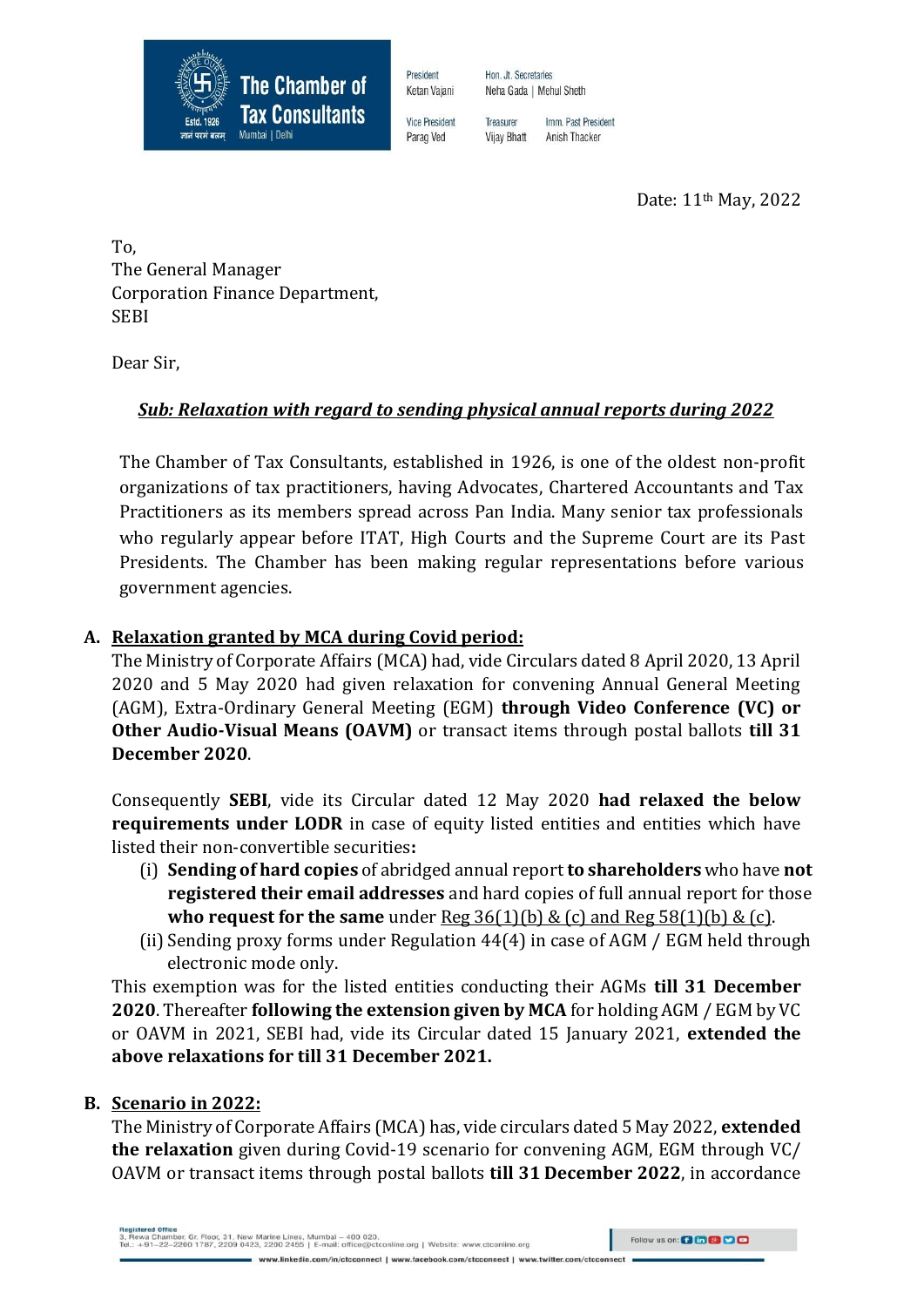

**Vice President** Parag Ved

President

Ketan Vajani

Imm. Past President Treasurer **Vijay Bhatt** Anish Thacker

Neha Gada | Mehul Sheth

Hon. Jt. Secretaries

with the framework provided under MCA Circulars dated 8 April 2020, 13 April 2020 and 5 May 2020.

Hence, as mentioned in MCA Circular dated 5 May 2020, **there is an exemption from sending physical annual reports for all companies conducting AGM by VC / OAVM till 31 December 2022.**

**Earlier MCA had extended** this relaxation till AGM / EGM / postal ballot to be held **till 30 June 2022** vide its Circular dated 8 December 2021. However, there is **no relaxation from SEBI** in this regard for the shareholders meeting in 2022 **since 1 January 2022 till date.**

## **C. Ambiguity arising for listed entities:**

Most of the listed entities have their financial year from April to March. Hence, this is a time when most companies will be in process of making arrangements for convening their AGMs for the financial year ended on 31 March 2022 by 30 September 2022. Even for those listed entities which have their financial year from January to December have the due date to convene their AGMs by 30 June 2022.

**In the backdrop of extension of relaxation given by MCA** for AGMs to be convened till 31 December 2022, and the relaxation given in sending physical annual reports by MCA, **there is an ambiguity** arising for **listed companies with regards to compliance of distribution of Annual Reports for the year ended March 31, 2022 and related General Meeting documents.**

## **D. Request for Relaxation from SEBI**

MCA has given the relaxation for conducting AGM / EGM by VC / OAVM during the calender year 2022, i.e., till 31December 2022. As a part of the framework laid down in MCA circulars, listed companies may also convene AGMs through electronic mode only. There is also an exemption given from sending hard copies of financial statements including attachments in such cases.

It would be ideal if companies get aligned directions from both the Regulators (namely, MCA and SEBI). As such **specific relaxation given by SEBI** will clear the **ambiguity for listed companies and also among the other stakeholders.**

Hence, we request SEBI to grant following relaxations under SEBI LODR Regulations for the AGMs / EGMs to be held till 31 December 2022: -

(i) **Sending of hard copies** of abridged annual report **to shareholders** who have **not registered their email addresses** and hard copies of full annual report for those **who request for the same** under Reg 36(1)(b) & (c) and Reg  $58(1)(b) & (c)$ .